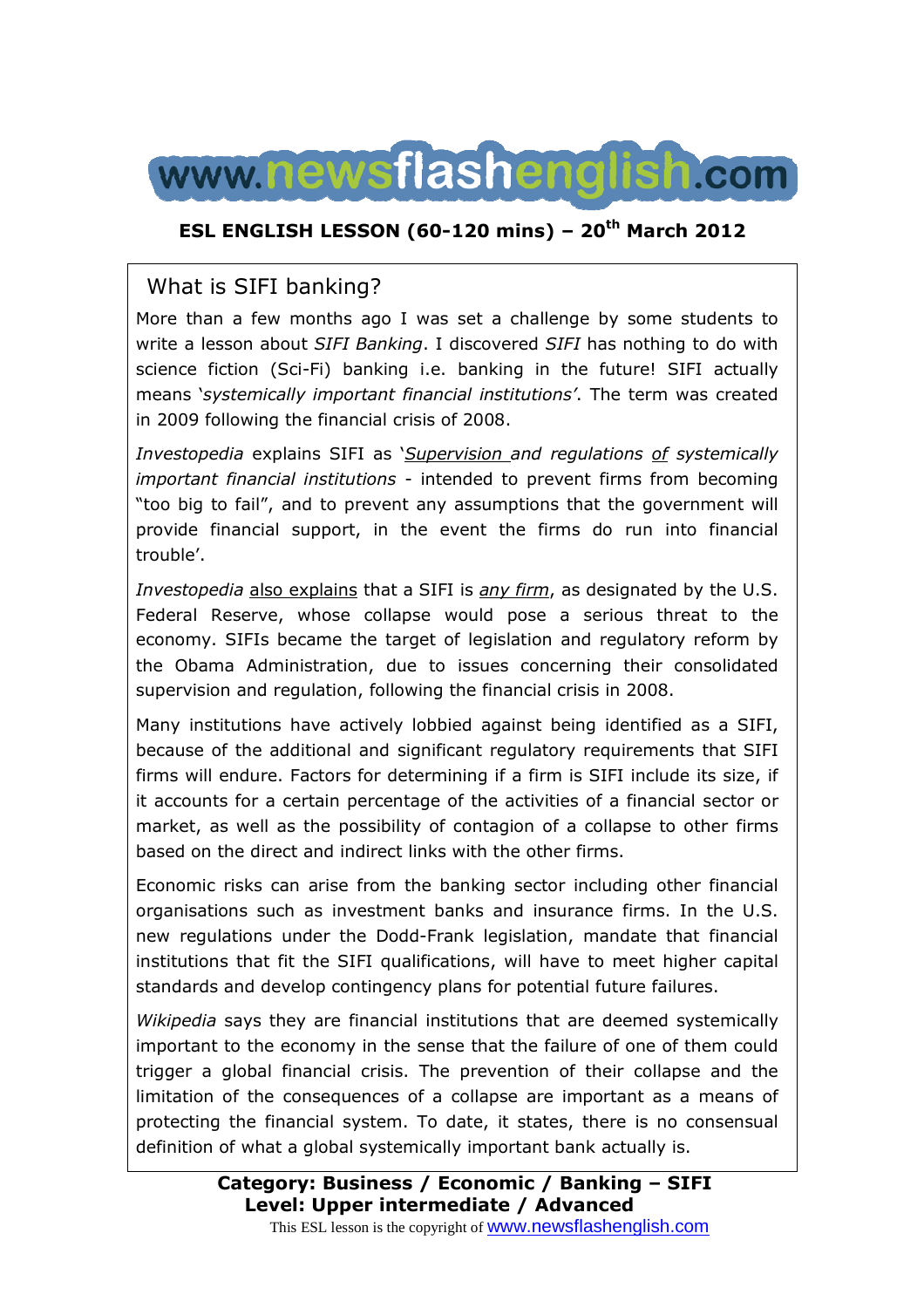In November 2011, following a G-20 leaders meeting in Cannes, the Financial Stability Board (FSB) made an industry-changing announcement on the identification of SIFIs (and who they are) and the additional capital SIFIs will need to hold. The Basel Committee (in Switzerland) adopted a series of indicators that reflect the size, interconnectedness, the lack of readily available substitutes of financial institution infrastructure, their (cross-jurisdictional) activity and their complexity. In some cases, it stated, expert judgement can supersede the indicators.

Every year in November a list is published of the 29 big financial institutions (17 European, 8 U.S.A., 4 Asian) that make up the 29 Globally Systemically Important Financial Institutions (G-SIFI). These include from Britain; the top four banks (HSBC, Barclays, Lloyds Banking Group, The Royal Bank of Scotland), from France (BNP Paribas, Crédit Agricole, Société Générale), from Spain (Santander), from the US (Goldman Sachs, JP Morgan, Bank of America), from Asia (Bank of China). Oddly, Standard Chartered Bank, which is a worldwide bank, is missing from the list, yet Lloyds Banking Group, primarily a UK High Street bank, is on the list. In SIFI terms, it appears, size is not all important!

The Financial Stability Board, the regulator that has drawn up the rules, describes G-SIFIs as 'financial institutions whose distress or disorderly failure, because of their size, complexity and systemic interconnectedness, would cause significant disruption to the wider financial system and economic activity'.

The Basel Accords address how much capital banks need to put aside to guard against financial and operational risks. The Basel Committee on Banking Supervision announced that all non-core equity capital instruments would have to have a bail-in<sup>\*\*</sup> feature from 1<sup>st</sup> January 2013, i.e. bondholders being forced to suffer losses before a bankruptcy. Regulators have now less than a year to make this complex regulation workable, and banks that do it well will have greater competitive advantage over other institutions. The big capital changes get phased in by 2019, but by the end of this year the chosen few will have to produce detailed "resolution" plans showing how they could be broken up in a crisis. *The Guardian* noted that some banks may be disappointed not to make the SIFI list. Essentially, it says, SIFIs are a badge that means a firm has been deemed "too big to fail". Will banks on the borderline try to get onto the list, or shed weight or streamline themselves to be excluded? **(\*\*see links p8)**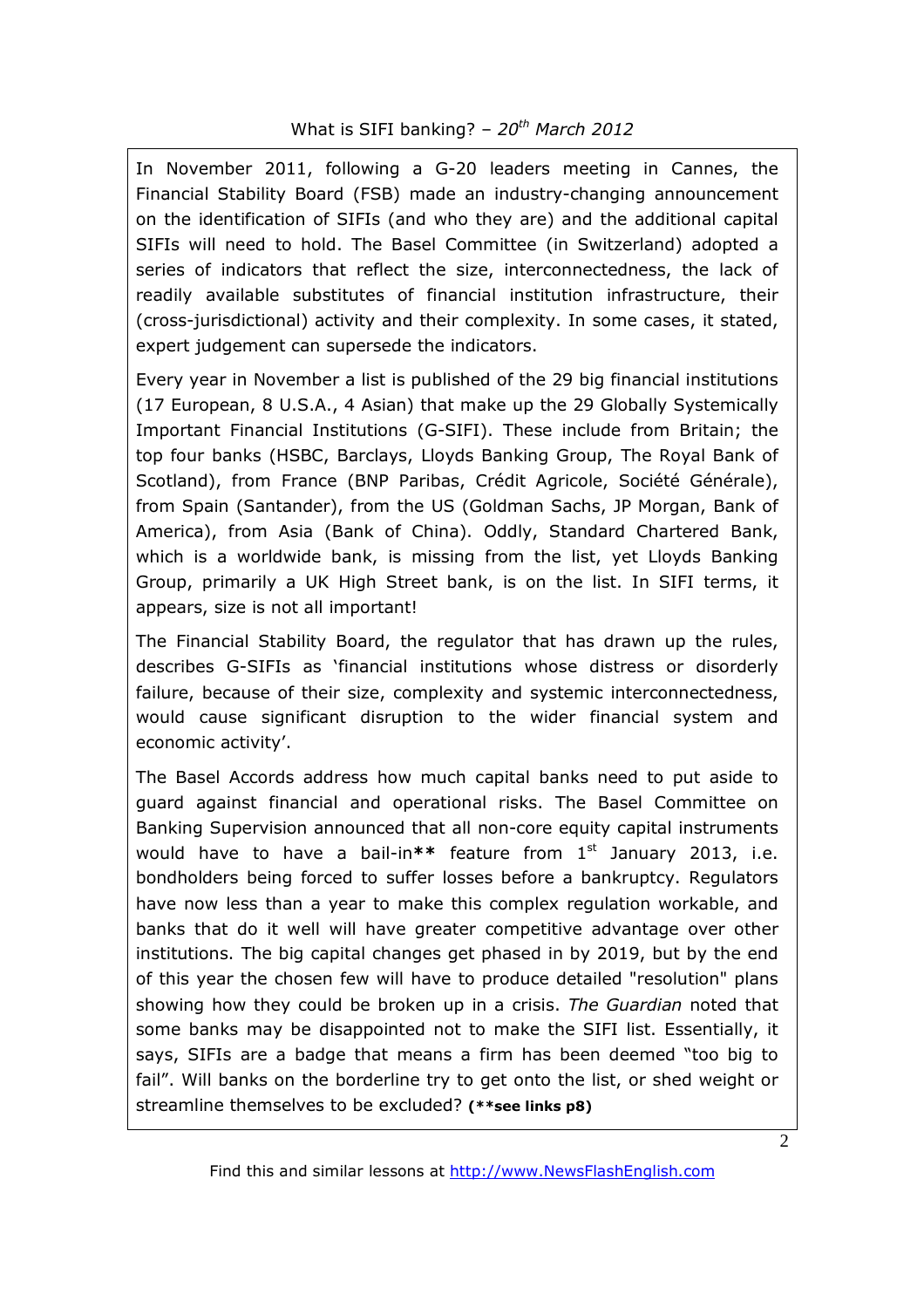# **EXERCISES**

1. SIFI banking: What do you think SIFI banking is? Go round the room swapping details with others.

2. Dictation: The teacher will read four to six lines of the article slowly and clearly. Students will write down what they hear. The teacher will repeat the passage slowly again. Self-correct your work from page one - filling in spaces and correcting mistakes. Be honest with yourself on the number of errors. Advise the teacher of your total number of errors. Less than five is very good. Ten is acceptable. Any more is room for improvement! More than twenty - you need to do some work!

3. Reading: The students should now read the article aloud, swapping readers every paragraph.

4. Vocabulary: Students should now look through the article and underline any vocabulary they do not know. Look in dictionaries. Discuss and help each other out. The teacher will go through and explain any unknown words or phrases.

5. The article: Students should look through the article with the teacher.

- a) What is the article about?
- b) What do you think about the article?
- c) Look at several of the meanings in the article. Try to explain some of them.

6. Let's think! In pairs. On the board write as many words as you can to do with *SIFI Banking*. *One-two minutes.* Compare with other teams. Using your words compile a short dialogue together.

7. Let's do 'The Article Quiz': Have the students quiz each other in pairs. They score a point for each correct answer and half a point each time they have to look at the article for help. See who can get the highest score!

#### **Student A**

- 1) What does 'SIFI' actually mean?
- 2) What happened in 2008?
- 3) When was the term SIFI first created?
- 4) What does FSB stand for?<br>5) What will have to happen
- 5) What will have to happen by 2013?

#### **Student B**

- 1) How many big financial institutions are on the list?
- 2) Name the British banks.
- 3) What does the Basel Accord address?
- $\begin{array}{ll}\n\text{4)} & \text{Explain the last sentence in the article.} \\
\text{5)} & \text{What happens every November?}\n\end{array}$
- What happens every November?

8. Let's write an e-mail: Write and send a 200 word e-mail to your teacher about*: SIFI banking.* Your e-mail can be read out in class.

Find this and similar lessons at http://www.NewsFlashEnglish.com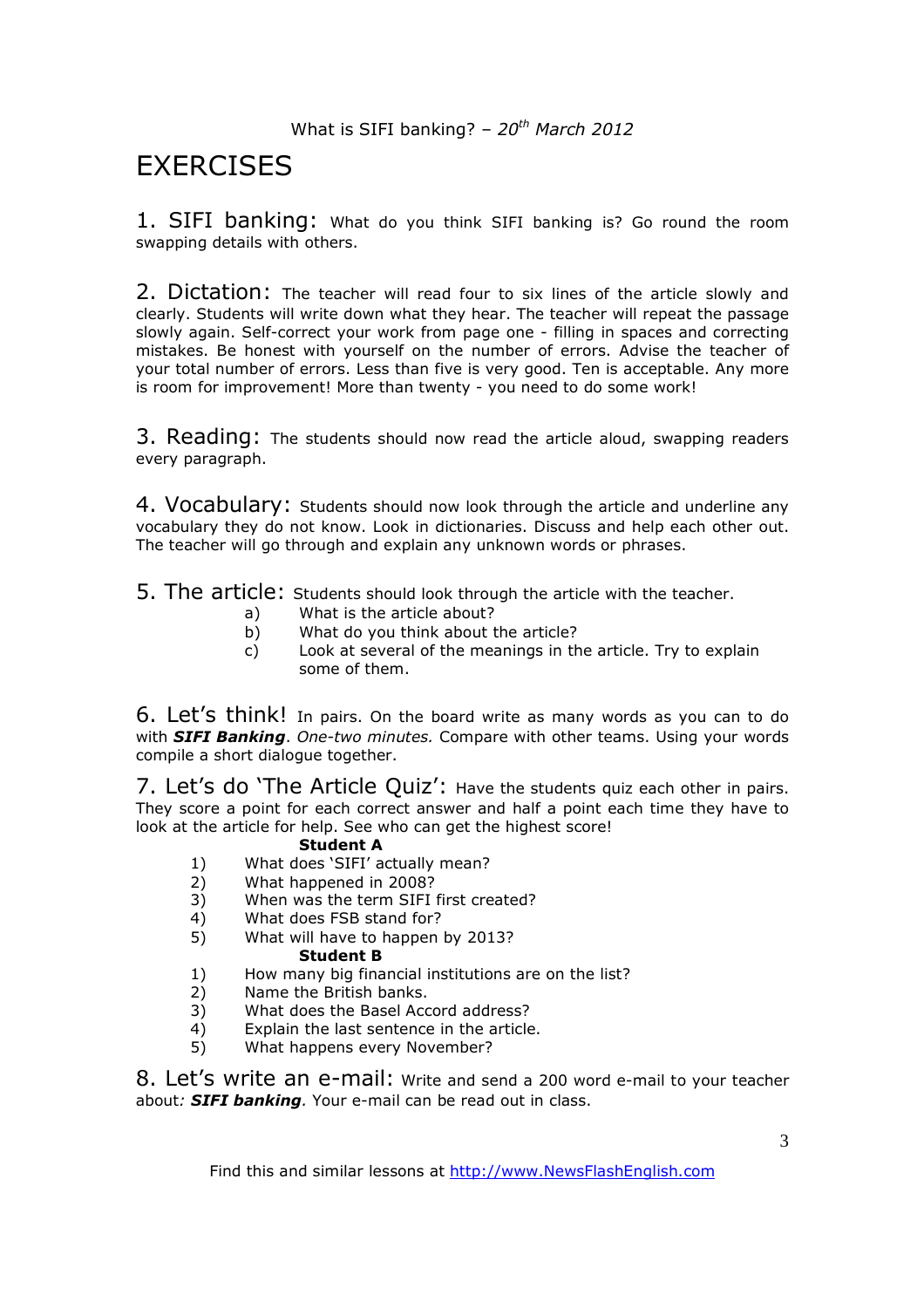9. Let's roleplay 1: FT AM: In pairs/groups. One of you is the interviewer. The others are one of the following people. You are in the *FT AM* radio studio. Today's interview is about: *SIFI Banking.* 

| A banker              |          | A journalist        |
|-----------------------|----------|---------------------|
| An Obama spokesperson | $\sim$ 4 | An FSB spokesperson |

**The teacher** will choose some pairs to roleplay their interview in front of the class.

10. SIFI categories: In pairs discuss the following.

Category 1 - Financial institutions that would be considered SIFIs on the basis of size alone (the classic *too big to let fail* category) or to concentration (the firm is a dominant player in an economically significant financial market or activity)

Category 2 - Financial institutions that are systemically important because of interconnectedness (interbank or inter-firm exposure, also known as contagion)

Category 3 - Financial institutions that are systemically important as a group because of correlated risk exposures (the *too many to fail* problem). Also included in category 3 would be financial institutions that are systemically important because of conditions or context

Category 4 - Large financial institutions that are not systemically important but whose failure could have economically significant implications for regional economies. This category would include large regional banking companies and large insurance companies

Category 5 - Financial institutions not included in the other categories, consisting primarily of community financial institutions

Source: Federal Reserve Bank of Cleveland

# SPEAKING Let's discuss! SIFI banking – open house

*Allow 10-15 minutes – As a class / small groups / pairs / 1 to 1*

 SIFI banking – discuss together Advantages and disadvantages

The teacher can moderate the session.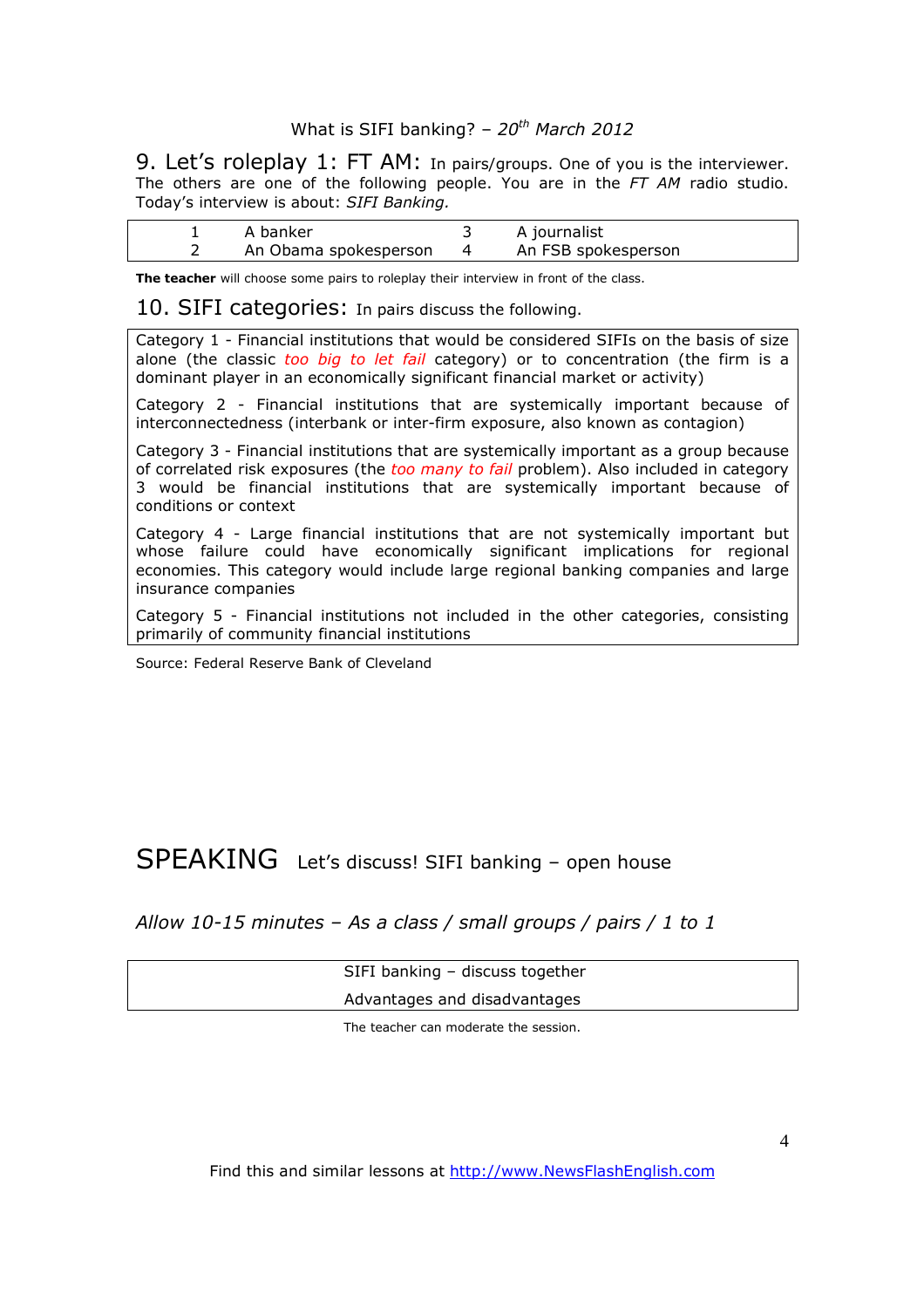# DISCUSSION

#### **Student A questions**

- 1) Did the headline make you want to read the article?<br>2) Is this an easy or hard subject to understand?
- Is this an easy or hard subject to understand?
- 3) What was the criterion for choosing these 29 financial institutions?
- 4) Will there be any amount of money or bailout to support the banks/financial institutions if one fails?
- 5) Concerning question 4 above Who will pay it?
- 6) How do they save the financial institutions if they fall?<br>7) Could there be a domino effect?
- Could there be a domino effect?
- 8) Who made up the 29 financial institutions on the list?
- 9) What is your country doing on this subject?
- 10) How will the possibility of a domino effect amongst small institutions, that could trigger a systemic problem, be addressed?

#### **Student B questions**

- 1) What do you think about what you read?
- 2) Had you heard about this subject before?
- 3) Explain the last sentence 'Will banks on the borderline try to get onto the list, or shed weight or streamline themselves to be excluded?
- 4) Have you learnt anything in today's English lesson?
- 5) Are governments or regulators or both regulating banks to reduce their risks?
- 6) Are banks more regulated since the financial crisis in 2008?
- 7) Is this all a lot of hot air?
- 8) Why are all these measures necessary?
- 9) Why should big institutions be too big to fail? Explain.<br>10) Why do you think there are only 29 institutions on the
- Why do you think there are only 29 institutions on the list?

#### **Student C questions**

- 1) Will savers lose out?
- 2) To reduce risk should investment banks and commercial banks be split in countries, like the UK, where they are one entity?
- 3) How will the financial institutions, governments and other participants in the financial markets react if one of the firms on this list gets into financial trouble?
- 4) Is there an action plan?<br>5) What will happen?
- 5) What will happen?
- 6) Who will be the driver of this action?
- 7) What type of regulation will be introduced by the G20 countries?
- 8) Why is Standard Chartered not on the list?
- 9) Do you believe in putting your wealth into gold because property and banks are too risky?
- 10) Did you like this discussion?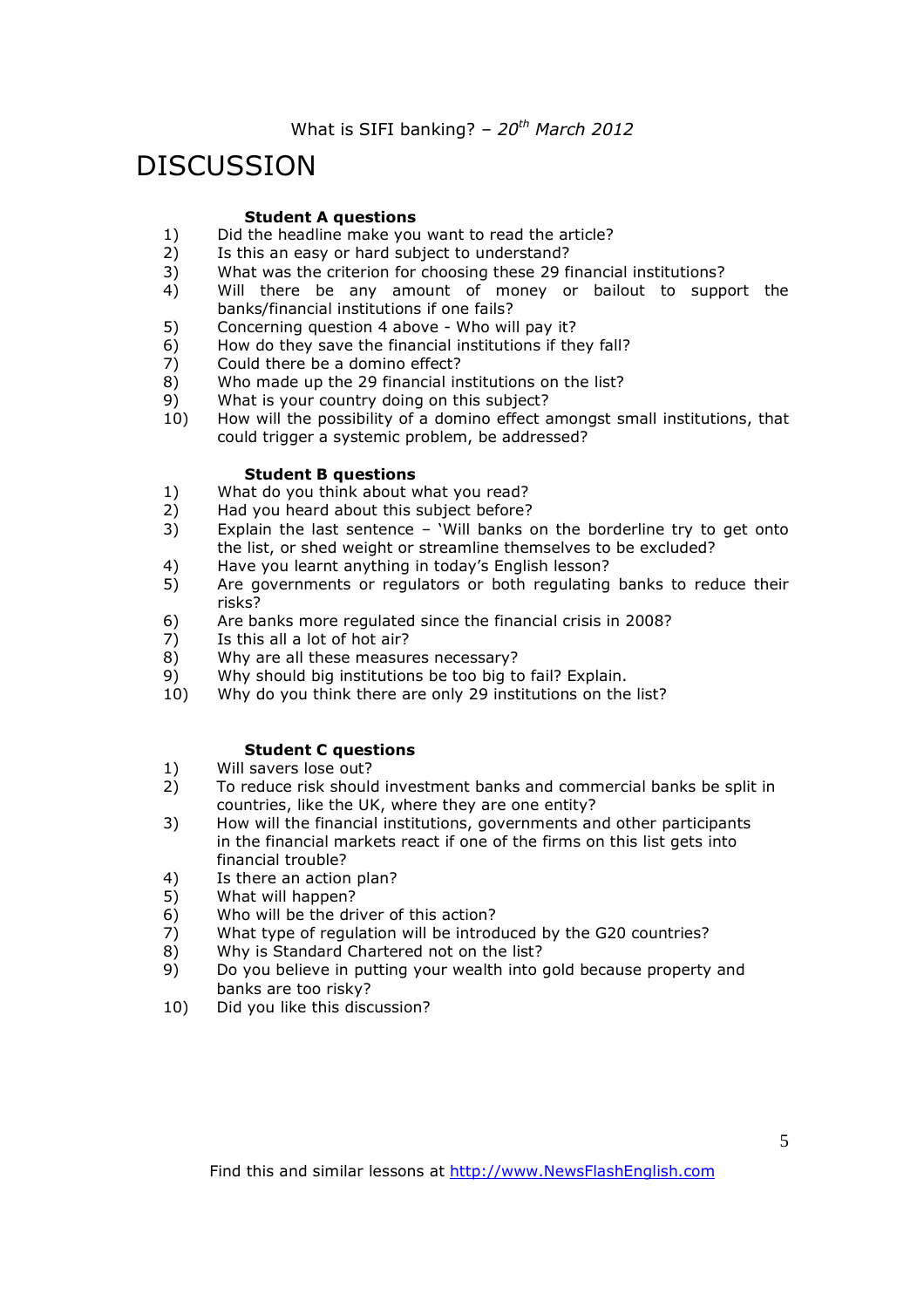## GAP FILL: READING:

*Put the words into the gaps in the text.* 

## What is SIFI banking?

*legislation*

More than a few months ago I was set a  $(1)$  by some students to write a lesson about *SIFI Banking*. I discovered *SIFI* has nothing to do with science fiction (Sci-Fi) banking i.e. banking in the future! SIFI actually means '*systemically important financial institutions'*. The (2)\_\_\_\_\_ was created in 2009 following the financial crisis of 2008. *reform collapse term*

*Investopedia* explains SIFI as '*Supervision and (3)\_\_\_\_\_ of systemically important financial institutions* - intended to prevent firms from becoming "too big to fail", and to prevent any assumptions that the government will provide financial support, in the event the firms do run into financial  $(4)$   $(2)$ *crisis trouble*

*Investopedia* also explains that a SIFI is *any firm*, as designated by the U.S. Federal Reserve, whose (5)\_\_\_\_\_ would pose a serious threat to the economy. SIFIs became the target of (6)\_\_\_\_\_ and regulatory (7)\_\_\_\_ by the Obama Administration, due to issues concerning their consolidated supervision and regulation, following the financial (8)\_\_\_\_\_ in 2008. *regulations challenge*

Many (1) have actively lobbied against being identified as a SIFI, because of the additional and significant regulatory requirements that SIFI firms will (2)\_\_\_\_\_. Factors for determining if a firm is SIFI include its (3) fit accounts for a certain percentage of the activities of a financial  $(4)$ or market, as well as the possibility of (5)\_\_\_\_\_ of a collapse to other firms based on the direct and indirect links with the other firms. *potential size endure institutions*

Economic (6)\_\_\_\_\_ can arise from the banking sector including other financial organisations such as investment banks and insurance firms. In the U.S. new regulations under the Dodd-Frank legislation, (7) \_\_\_\_\_\_ that financial institutions that fit the SIFI qualifications, will have to meet higher capital standards and develop contingency plans for (8) future failures. *contagion risks mandate sector*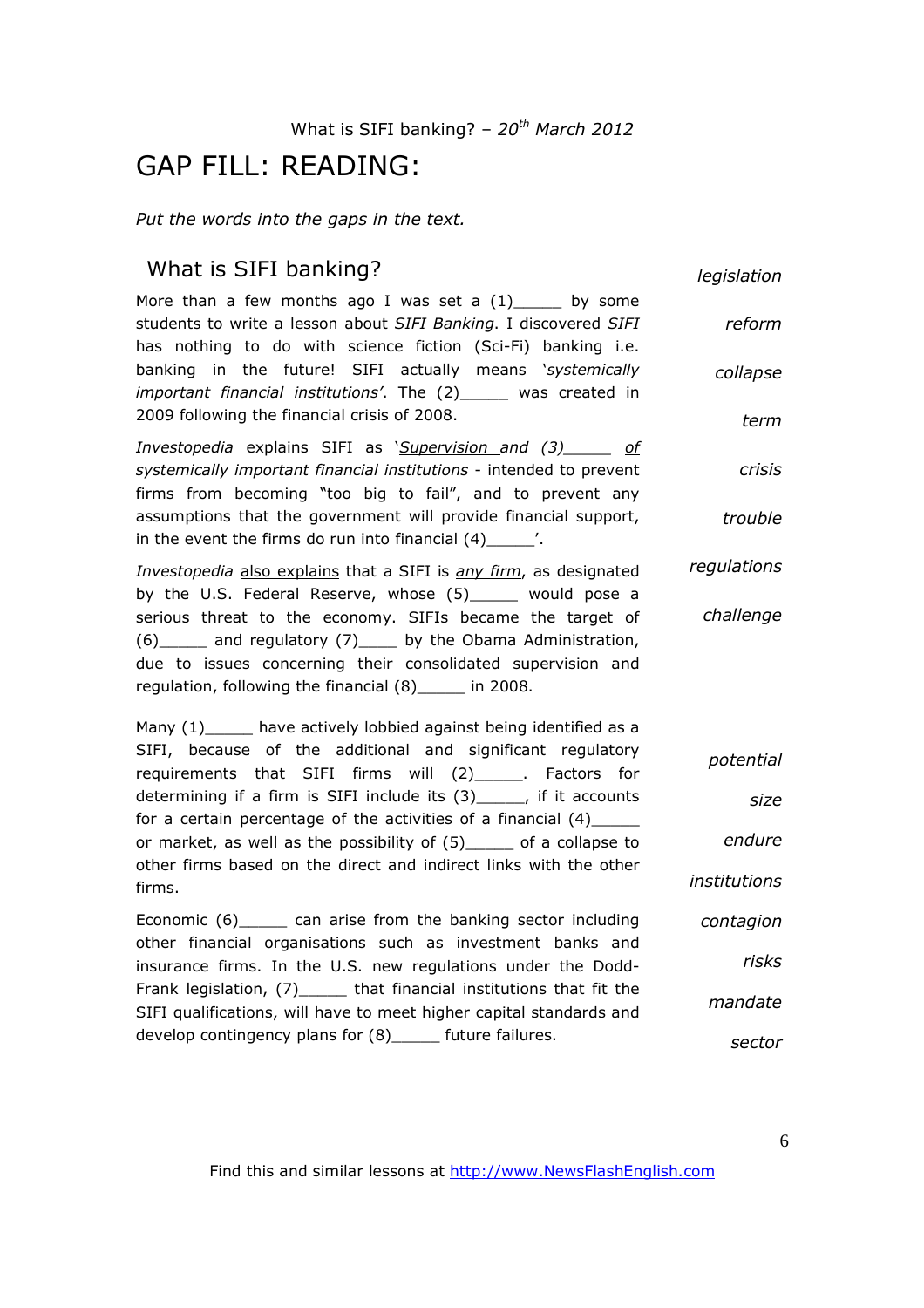# GRAMMAR

Put the words into the gaps in the text.

| would                 | What is SIFI banking?                                                                                                                                                                                                                                                                                                                                                    |  |  |  |  |
|-----------------------|--------------------------------------------------------------------------------------------------------------------------------------------------------------------------------------------------------------------------------------------------------------------------------------------------------------------------------------------------------------------------|--|--|--|--|
| than<br>whose<br>will | More $(1)$ a few months ago I was set a challenge by $(2)$<br>students to write a lesson about SIFI Banking. I discovered SIFI<br>has nothing to do with science fiction (Sci-Fi) banking i.e. banking<br>in the future! SIFI actually means 'systemically important<br>financial institutions'. The term was created in 2009 following the<br>financial crisis of 2008. |  |  |  |  |
|                       | Investopedia explains SIFI as <i>Supervision and regulations of</i>                                                                                                                                                                                                                                                                                                      |  |  |  |  |
| also<br>their         | systemically important financial institutions - intended to prevent<br>firms from becoming "too big to fail", and to prevent any<br>assumptions that the government (3) provide financial support,                                                                                                                                                                       |  |  |  |  |
|                       | in the event the firms do run into financial trouble'.                                                                                                                                                                                                                                                                                                                   |  |  |  |  |
| some                  | Investopedia (4) explains (5) a SIFI is any firm, as<br>designated by the U.S. Federal Reserve, $(6)$ collapse $(7)$                                                                                                                                                                                                                                                     |  |  |  |  |
| that                  | pose a serious threat to the economy. SIFIs became the target of<br>legislation and regulatory reform by the Obama Administration,<br>due to issues concerning (8)_ consolidated supervision and<br>regulation, following the financial crisis in 2008.                                                                                                                  |  |  |  |  |
|                       | Many institutions have actively lobbied against being identified as                                                                                                                                                                                                                                                                                                      |  |  |  |  |
| a                     | a SIFI, because (1) the additional and significant regulatory<br>requirements that SIFI firms will endure. Factors for determining                                                                                                                                                                                                                                       |  |  |  |  |
| in                    | if a firm is SIFI include $(2)$ size, if it accounts for $(3)$ certain<br>percentage of the activities of a financial sector or market, as well                                                                                                                                                                                                                          |  |  |  |  |
| of                    | as the possibility of contagion of a collapse to other firms based<br>on the direct and indirect links with the other firms.                                                                                                                                                                                                                                             |  |  |  |  |
| can                   | Economic risks (4)_ arise from the banking sector including                                                                                                                                                                                                                                                                                                              |  |  |  |  |
| the                   | other financial organisations such as investment banks and<br>insurance firms. $(5)$ the U.S. new regulations under $(6)$                                                                                                                                                                                                                                                |  |  |  |  |
| its                   | Dodd-Frank legislation, mandate that financial institutions that fit                                                                                                                                                                                                                                                                                                     |  |  |  |  |
| and                   | the SIFI qualifications, will have to meet higher capital standards<br>(7) develop contingency plans (8) potential future failures.                                                                                                                                                                                                                                      |  |  |  |  |
| for                   |                                                                                                                                                                                                                                                                                                                                                                          |  |  |  |  |